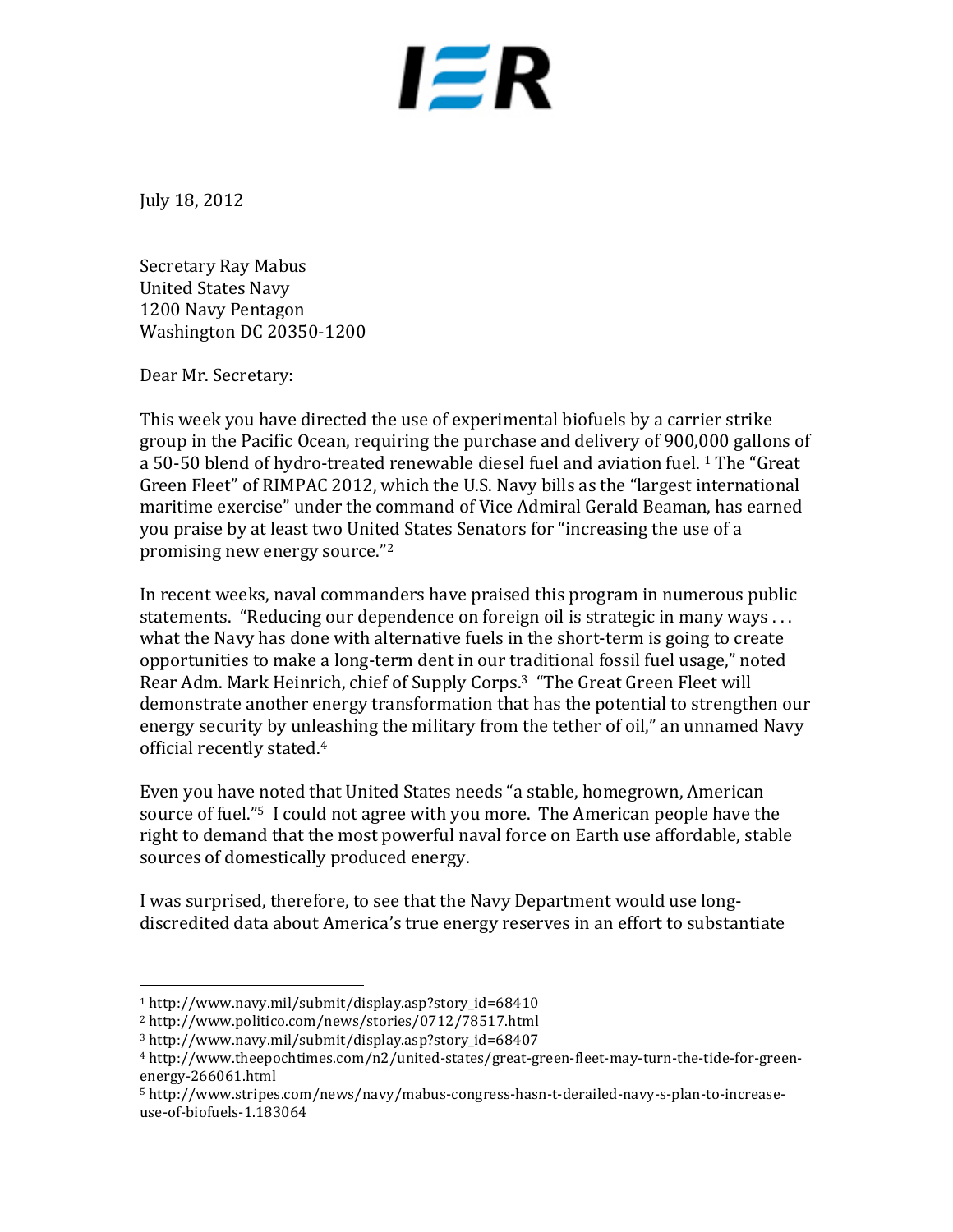your biofuel initiatives. I was doubly surprised to learn that you had personally made this claim before a recent hearing of the Senate Energy subcommittee on water and power.<sup>6</sup> In a fact sheet produced by the Navy Department, the rationale for the use of expensive biofuels – costing as much as \$27 per gallon – is grounded in the claim that "the U.S. possesses 2% of the global oil reserves" and that "the U.S. consumes about 22% of the world's petroleum supplies."<sup>7</sup> In fact, this claim has been used repeatedly by President Obama to push for greater taxpayer subsidies for renewable energy companies like Solyndra and Solazyme, the latter of which not only produced the biofuels used this week in RIMPAC 2012 but is represented on a federal advisory committee that is working to increase biofuel dependency by the Department of Defense and other federal agencies.<sup>8</sup>

Your Department's claim that the U.S. possesses only 2 percent of the world's oil reserves shows a vast misunderstanding of our real domestic energy potential at best or an intentional distortion at worst. Recently, the Washington Post Fact Checker downgraded President Obama's truthfulness, calling his use of the "2 percent" number "specious logic." A recent report from the U.S. Geological Survey indicates that the U.S. possesses at least 26 percent of the world's oil supply, leading top policymakers to call the President's claims "less than honest."<sup>9</sup> And analysis done by some of our nation's top energy regulators demonstrates that America's "new found energy strength" promises to completely break "OPEC's hold on North America."<sup>10</sup> Indeed, robust development of our domestic oil resources rather than expensive green energy schemes promises to strengthen our economy and secure the fuels needed by America's strategic naval fleet.

The continued use of a specious claim about America's true resource potential by your Department is troubling. The American people would not support your decision to purchase \$27 per gallon biofuels at ten times the going rate for fuel if they knew that decision rests on faulty rhetoric and propaganda. And they deserve to know, since their taxpayers' dollars are funding your green experiment, thereby taking money away from critical functions of the Navy. Just this week, the Institute for Energy Research (IER) received more than 1200 petitions from concerned Americans who do not want the U.S. government to needlessly overpay for energy. "Wasteful government expenditures like the biofuels aboard the 'Great Green Fleet'" are one of the reasons that "our economy continues to struggle," according to these taxpayers. We will be sending these petitions to you shortly because you need to know what Americans think about this initiative.<sup>11</sup>

 

<sup>6</sup> http://www.navy.mil/submit/display.asp?story\_id=65844

<sup>7</sup> http://greenfleet.dodlive.mil/files/2012/06/20120610-N45-Biofuel-FactSheet.pdf

<sup>8</sup> http://washingtonexaminer.com/obama-biofuels-panel-packed-with-green-subsidy- %20winners/article/2500586

<sup>9</sup> http://www.foxnews.com/politics/2012/04/19/republicans-say-new-study-belies-obama-claimus-has-2-percent-world-oil/

<sup>10</sup> http://oversight.house.gov/wp-content/uploads/2012/07/Douglas-Testimony-Final.pdf

<sup>11</sup> http://www.instituteforenergyresearch.org/stop-wasting-our-taxpayer-dollars/